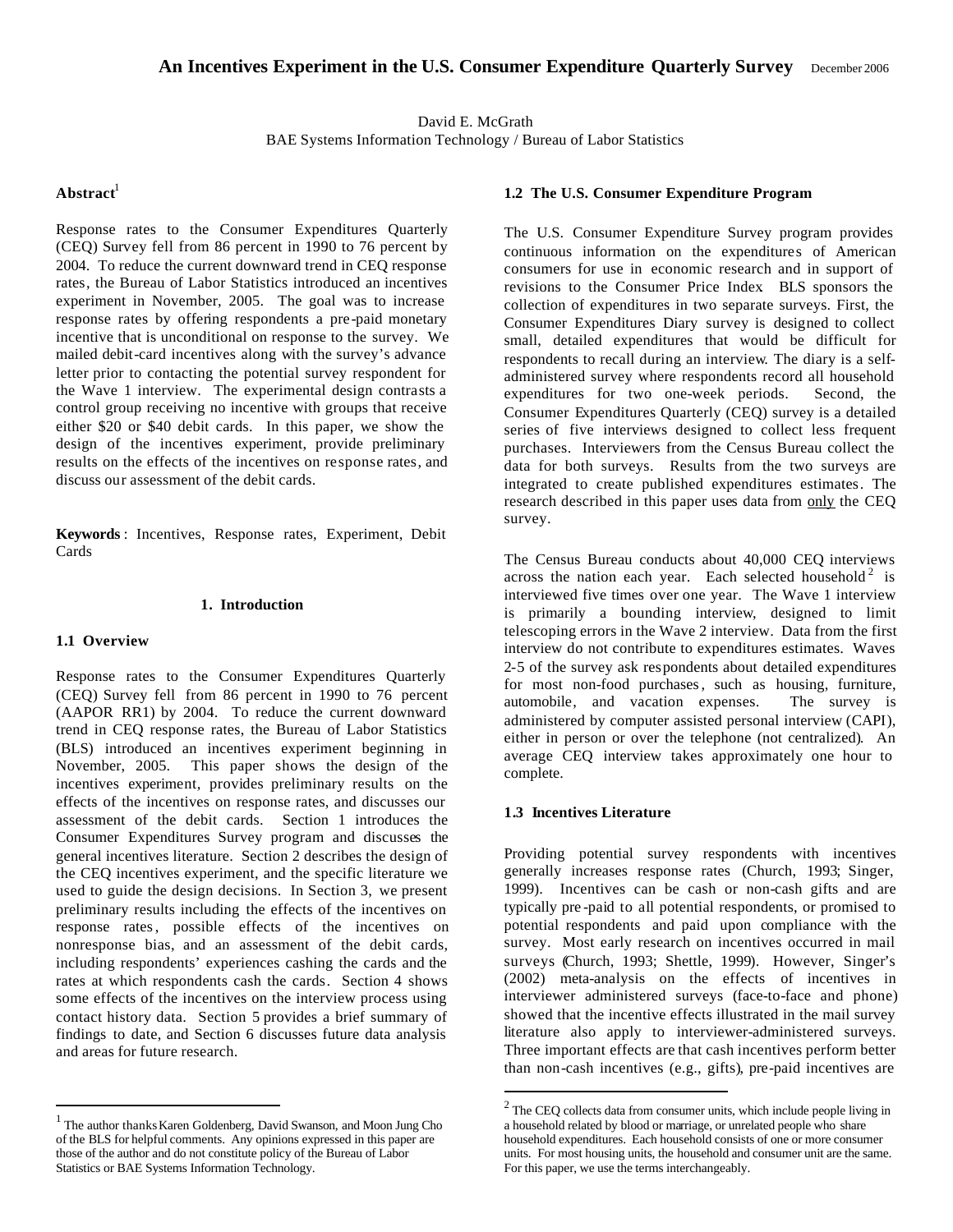better than promised payment for survey cooperation, and response rates improve with increasing amounts of money.

Despite these known effects, government surveys have traditionally not offered respondents incentives to participate in surveys. This has begun to change. Beginning in 1996, the Census Bureau conducted a series of incentive experiments on the Survey of Income and Program Participation (SIPP). This research supports current literature, showing that incentives work similarly for large, interview-administered government surveys. In the 1996 SIPP panel, James (1997) found that a \$20 pre -paid incentive significantly lowered SIPP nonresponse rates in Waves 1-3 compared with a \$10 incentive and a no-incentive control group.<sup>3</sup>

### **2. Design of the Incentives Experiment**

Because the CEQ is an interviewer administered survey, most of the decisions regarding the CEQ incentives experiment are based on results from the Singer meta-analysis. For cost estimates and expectations related to response rates, we relied on results from the SIPP experiments because of the similarities between the SIPP and CEQ (large, burdensome government surveys, face to face mo de, Census interviewers).

The following sections discuss key design decisions we made while planning the CEQ incentive experiment.

#### **2.1 Distribute Incentive Only in Wave 1**

We made this decision for budget reasons, but the SIPP research also provided evidence that distributing incentives only in Wave 1 of a panel survey may have lasting effects. During the initial SIPP incentives experiment, the Census Bureau provided incentives only in Wave 1. Expanding on the James analysis of the 1996 SIPP experiment, Mack et al. (1998) reported that the \$20 Wave 1 SIPP incentive held nonresponse lower through Wave 6, two years out. Based on this experience, we decided to distribute the CEQ incentive only with the initial interview (Wave 1).<sup>4</sup> However, if later analysis of Waves 4 and 5 CEQ response rates shows a diminishing incentive effect, we will need to assess whether this design is adequate.

### **2.2 Use a Monetary Incentive (Debit Card)**

 $\overline{a}$ 

Singer's (2002) meta-analysis demonstrates that monetary incentives are the preferred incentive. However, the monetary incentives tested in these studies are usually cash, not a cash substitute such as debit cards. Cash may be a more powerful incentive than any cash substitute, because the latter requires an effort by the respondent to convert into cash. Mitchell (2003) reports a study comparing various cash substitutes, including point of sale (POS) cards, checks, and telephone cards, but none of these forms of monetary payment was

compared with cash. The POS cards had the highest response rate, but only 36 percent of households used their cards. Also, 18 percent of the POS card recipients called with questions or complaints related to either the PIN or activation process.<sup>5</sup>

If respondents don't use the debit cards, the intended effect of the cash incentive may be reduced. A non-trivial percentage of card recipients assume the card is a scam, view cashing the card as an inconvenience, or have technical problems with the card. (See Section 3.5 for respondent's experiences with the debit cards in our incentive experiment.) If respondents don't perceive the debit card as a legitimate gift, they may not reciprocate by participating in the survey.

Despite these concerns, we selected debit cards for the CEQ incentive experiment because the Census Bureau has methods in place to use debit cards and has successfully used them on other surveys.<sup>6</sup> In addition, the cards are less susceptible to theft, and they cost less because a large percentage of respondents never use them.<sup>7</sup>

### **2.3 Use Pre-Paid and Unconditional Incentive**

The incentives literature consistently demonstrates that prepaid incentives that are unconditional upon survey response most effectively increase response rates (Singer, 2002; Berk, 1987). To prepay the incentives, we mailed the debit cards with the Wave 1 advance letter. We added the following paragraph to the current CEQ advance letter:

*"Please accept the enclosed Debit card as a token of our appreciation for considering this important survey. See the enclosed envelope for instructions about using the card, which you may use immediately."*

To make the incentive as easy to use as possible, we printed the personal identification number (PIN) and the debit card amount directly on the debit card.

#### **2.4 Amount of the Incentive**

 $\overline{a}$ 

As with all incentive experiments, the goal is to find the least expensive incentive that achieves the desired effects, mainly increasing response rates. Although academic and commercial survey research centers often provide \$1 and \$5 incentives, we felt that we needed larger incentives for two reasons. First, although small incentives generally work well, larger incentives work even better (Rodgers, 2002; James, 1997). Second, our decision to use debit cards constrained us to incentives in multiples of \$20, because many ATM

 $3$  In 1996, SIPP issued paper check vouchers. The Census Bureau now has methods in place to use the debit cards discussed in this paper.

<sup>&</sup>lt;sup>4</sup> For the CEQ, one household member responds for the entire household. Each household receives only one incentive.

<sup>5</sup> Mitchell's study oversampled households in poverty, which may affect the number of problems administering the incentives.

<sup>6</sup> Census has used debit card incentives for the Survey of Income and Program Participation (SIPP), National Epidemiologic Survey on Alcohol and Related Conditions (NESARC), and the Survey of Program Dynamics (SPD).

Because current Census Bureau policy does not permit the handling of cash, the Census Bureau's incentive programs have adopted debit cards as their standard without comparing their effects with true cash incentives. We are unaware of other empirical comparisons of the strengths and weaknesses of debit cards in relation to cash. Potential differences between debit cards and cash on survey response rates are unknown.<br>
<sup>7</sup> Basklaused Ott (2006) reports seek rates.

Beckler and Ott (2006) reports cash rates of 39 percent in the Agriculture and Resource Management Survey (ARMS), while Marsh et al. (2002) reports 85 percent cash rates in an ATM card pilot test.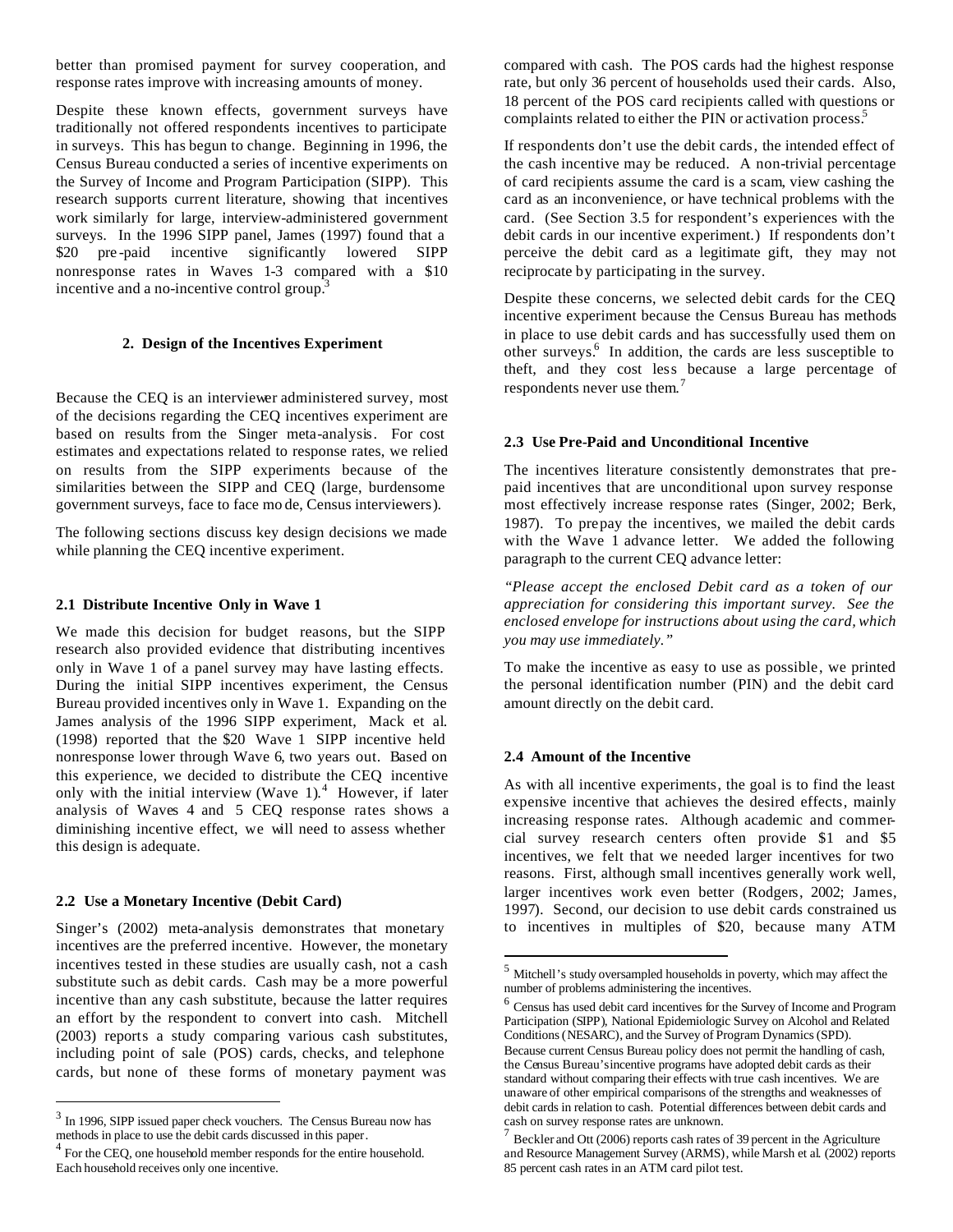machines only distribute \$20 bills. We decided to use incentive treatment groups of \$20 and \$40, along with the control group. Amounts in excess of \$40 were ruled out for budget reasons.

We attempted to limit the number of discarded debit cards by delivering the incentives using priority mail. Because enhanced mail procedures are known to improve response rates (Piskurich, 2001), we split the \$0 control group to contrast the delivery of the survey's advance letter by priority mail versus first class mail (see Table 1). This allows us to look at the effect of priority mail on CEQ response rates.

## **2.5 Sample Size and Design**

Incentives primarily affect response rates and only modestly affect data quality (Singer, 2002), so we embedded the experiment within the production survey. We calculated that assigning half of the Wave 1 sample to the incentive condition and running the incentive experiment for one year would allow response rate differences of two or more percentage points across groups to be statistically sig nificant. The experiment length was later reduced from one year to nine months for budget reasons.

We randomly assigned each Wave 1 sample unit to one of the four treatment groups shown in Table 1 (highlighted cells). Table 1 shows that the experimental design is not fully nested, because we decided not to send the debit cards by first class mail, hence the two cells with zero households.

Each treatment group has, in expectation, the same proportion of households by demographic and geographic variables. The experiment ran in all 12 Census regional offices (RO), and approximately half of each interviewer's Wave 1 workload consisted of incentive cases.

Table 1. CEQ Incentives -- Experimental Design (Actual Household Sample Sizes for Good Addresses)

| <b>Mail Option</b> | <b>Incentive Amount</b> | <b>Total</b> |       |       |
|--------------------|-------------------------|--------------|-------|-------|
|                    | \$0                     | \$20         | \$40  |       |
| First Class Mail   | 1,922<br>(Control)      |              | 0     | 1,922 |
| Priority Mail      | 1,759                   | 1,838        | 1,805 | 5,402 |
| <b>Total</b>       | 3,681                   | 1,838        | 1,805 | 7,324 |

Note: Table 1 contains Wave 1 housing unit sample sizes; we removed vacant and demolished units (Type B and C in Census terms) for the data analysis.

## **2.6 Interviewer Training**

To introduce the incentives study and to explain changes in field procedures, the Census Bureau developed computer based training for the approximately 440 Census interviewers that work on the CEQ. In the fall of 2005, the interviewers completed the training on their laptop computers from their homes. The training took about 30 minutes to complete. Although interviewers did not attend special classroom training prior to the experiment, discussions regarding the incentives were conducted during annual refresher training in the spring of 2006.

## **2.7 Debit Card Assessment Questions**

We wanted to learn about the experiences respondents had when receiving and trying to use the debit cards. Respondents received the debit cards by mail prior to the attempted Wave 1 interview, and we indicated in the advance letter that the cards were for their immediate use. Therefore, we knew some percentage of respondents would attempt to use the debit cards prior to the interviewer's first visit. We added the following five questions to the incentive version of the Wave 1 CEQ interview to learn from these respondents' experiences.

- 1) The letter you received should have included a debit card, which was a gift from the Census Bureau. Did anyone living at this address receive the debit card?
- 2) The debit card was a gift for you to use. Has anyone tried to use the debit card?
- 3) Is there any reason you haven't tried to use the debit card?
- 4) Were there any problems using the debit card?
- 5) What problems did you have using the debit card?

# **3. Preliminary Results**

### **3.1 Data**

The CEQ incentives experiment includes housing units with scheduled Wave 1 interviews between November, 2005 and July, 2006. The sample size for the Wave 1 analyses shown in this report is the 7,324 households shown in Table 1. Except for Section 3.4, all data shown in this report are unweighted.

## **3.2 Field Issues**

 $\overline{a}$ 

Several problems occurred early in the implementation of the incentives experiment. In November, one regional office<sup>8</sup> (RO) mailed advance letters with insufficient Priority Mail postage to Wave 1 incentive households. The post office left a notice with these households saying that they would have to come to the post office to pay the extra postage to collect this mail. Respondents who paid the additional postage were reimbursed by the Census interviewers.

In December, a different RO mistakenly mailed *all* Wave 1 households an advance letter indicating an incentive was included with their letter, but no debit card was included for the no-incentive designated part of the sample. To resolve this situation, interviewers promised the delivery of a debit card by

 $8$  The Census Bureau's interviewing staff is managed by 12 regional offices (RO), so each error at the RO level affected approximately 1/12 of the incentive sample for that month (about 30 cases).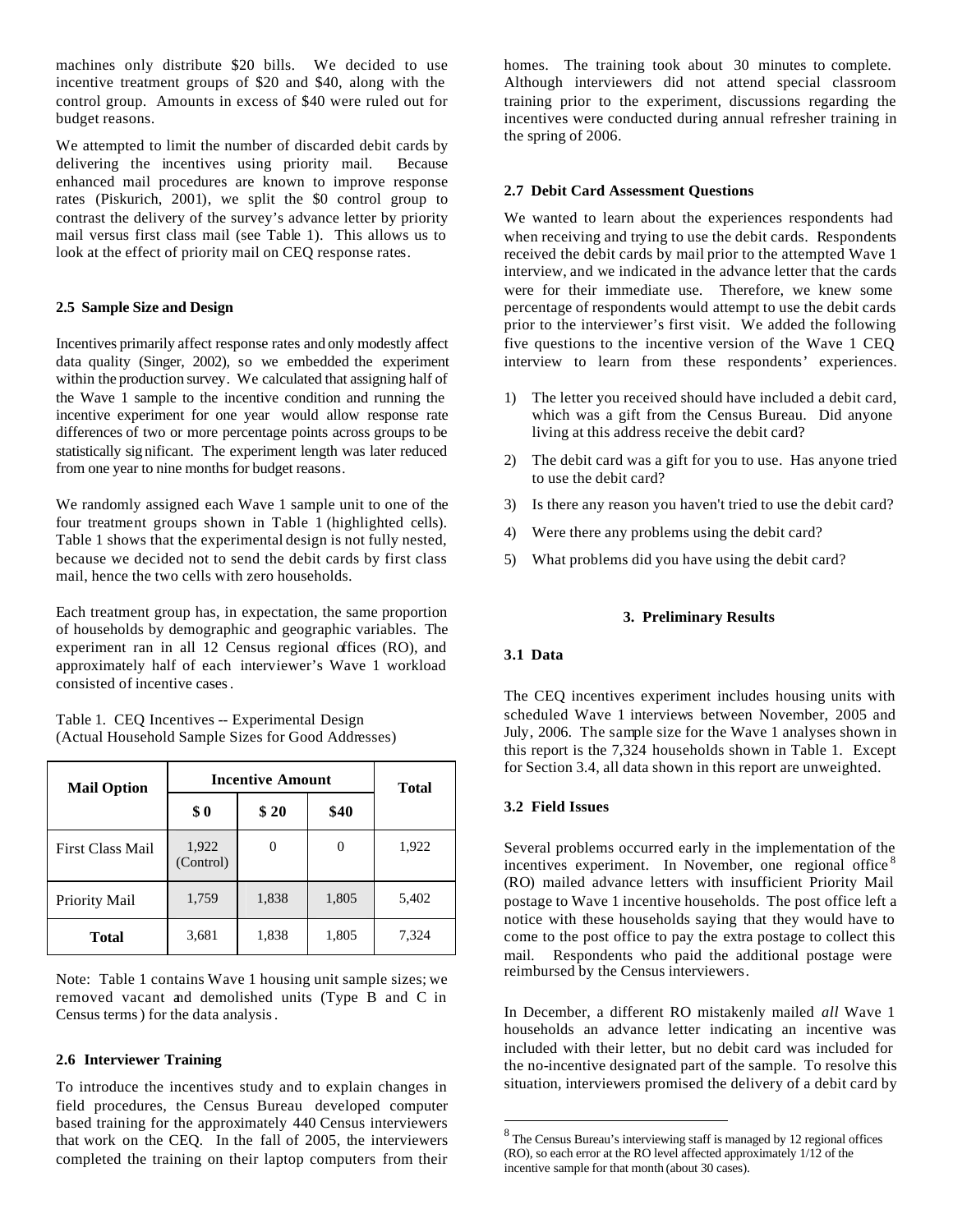Federal Express at the first household visit. Because these errors had a negligible effect on the overall results, these cases remain in the analysis datasets used for this paper.

### **3.3 Effect of the Incentives on Response Rates**

As expected, incentives positively impacted CEQ response rates. Table 2 shows that response rates increase across the four treatment groups in the expected direction, although only comparisons with the \$40 incentive reach statistical significance. The \$40 incentive produced significantly better Wave 1 response rates than the control group  $(p<.01)$  and the \$20 incentive ( $p$ < .1), which supports the literature that larger incentives work better than smaller incentives (Rodgers, 2002; James, 1997). Unexpectedly, the \$40 incentive primarily affected the noncontact rate as opposed to the refusal rate. The noncontact rate for the control group is about 50 percent greater than the \$40 group  $(p<.01)$ , compared with about a 10 percent difference in refusal rates (not significant). It is possible that the pre-paid incentive affected non-contact rates by influencing the respondents' decision whether or not to answer the door when our interviewer made the initial contact attempt.

| <b>Treatment</b>        |       | <b>Rate</b>             |                        |                             |  |  |  |
|-------------------------|-------|-------------------------|------------------------|-----------------------------|--|--|--|
| Group                   | n     | <b>Response</b><br>Rate | <b>Refusal</b><br>Rate | <b>Noncontact</b><br>Rate   |  |  |  |
| Control<br>Group        | 1,922 | 77.3                    | 13.9                   | 8.7                         |  |  |  |
| <b>Priority</b><br>Mail | 1,759 | 78.2                    | 13.7                   | 8.0                         |  |  |  |
| \$20 Debit<br>Card      | 1,838 | 79.1                    | 12.9                   | 7.8                         |  |  |  |
| \$40 Debit<br>Card      | 1,805 | $81.3^a$                | 12.9                   | 5.8 <sup>b</sup><br>- - - - |  |  |  |

<sup>a</sup> Significantly different from control (p<.01), priority group (p<.05), and \$20 incentive  $(p<1)^\circ$ 

b Significantly different from control (p<.01), priority group (p<.05), and \$20 incentive  $(p<.05)$ 

Note: Wave 1 cases are from November, 2005 – July, 2006.

Another unexpected finding is that the difference between the \$20 and \$40 incentive (2.2 percentage points) is larger than the difference between the control group and the \$20 incentive (1.8 points). The literature generally shows that providing a small incentive creates most of the incentive effect (Trussell and Lavrakas, 2004; Brick et al, 2005), and while larger incentives are better, the rate of improvement diminishes as the incentive increases. A possible reason for our result may be that small debit card incentives behave differently than small cash incentives. If a person could receive a \$1 debit card, reading the instructions, remembering the PIN, and making a trip to an ATM machine might not be worth the value of the gift. Although \$20 is not considered a small

incentive, some households could consider this gift to be more trouble than it's worth.

While the effect of the incentives on Wave 1 response is positive, Wave 1 of the CEQ is used primarily for recall bounding. Only data from Waves 2-5 contribute to published CEQ estimates. Therefore, the success of the incentive is contingent on improving response rates in Waves 2-5. Table 3 shows that although we provided the incentives only in Wave 1, the \$40 incentive continued to improve Wave 2 and Wave 3 response rates.

|                  | Table 3. Effect of the Incentive on Wave 2 and Wave 3<br><b>Response Rates</b> |               |
|------------------|--------------------------------------------------------------------------------|---------------|
|                  |                                                                                | Rate          |
| <b>Treatment</b> | <b>Wave 2</b>                                                                  | <b>Wave 3</b> |

|                                  | Kate            |          |        |                 |  |  |
|----------------------------------|-----------------|----------|--------|-----------------|--|--|
| Treatment                        | <b>Wave 2</b>   |          | Wave 3 |                 |  |  |
| Group                            | <b>Response</b> |          |        | <b>Response</b> |  |  |
|                                  | (n)             | Rate     | (n)    | Rate            |  |  |
| Control<br>Group                 | 1,229           | 75.7     | 591    | 73.8            |  |  |
| <b>Priority</b><br>Mail          | 1,155           | 75.7     | 553    | 73.2            |  |  |
| \$20 Debit<br>Card               | 1,196           | 75.6     | 562    | 75.4            |  |  |
| \$40 Debit<br>Card<br>$^{\circ}$ | 1,160           | $81.5^a$ | 574    | $78.9^{b}$      |  |  |

<sup>a</sup> Significantly different from all other groups  $(p<.01)$ 

b Significantly different from control and priority mail groups (p<.05)

Note: Wave 2 cases from February, 2006 – July, 2006 and Wave 3 cases from May, 2006 – July, 2006 were available for this analysis.

### **3.4 Nonresponse Bias**

 $\overline{a}$ 

Although the incentive increased the CEQ response rate, the effect of the incentives on nonresponse bias is less clear. Nonrespose bias is a function of both the response rate and the differences on survey variables between respondents and nonrespondents (Groves, 1989). Mean spending and response rates vary by demographic subgroup in the CEQ (McGrath, 2005). To reduce nonresponse bias, the incentives need to increase response rates by inducing response from the types of households often missed by the CEQ. To investigate this question, Table 4 compares some demographic distributions of CEQ households for the control group, incentive group, and population estimates from the Census Bureau.<sup>10</sup>

<sup>-&</sup>lt;br>9 At this time, we have not adjusted the statistical tests shown in Tables 2-4 to account for the complex sample design nor the multiple comparisons.

<sup>10</sup> Although Census estimates have known coverage issues, they are considered to have better coverage than other sample surveys. For Table 4, we consider estimates of geographic and demographic distributions by the Census Bureau's Population Division to be a 'gold standard'.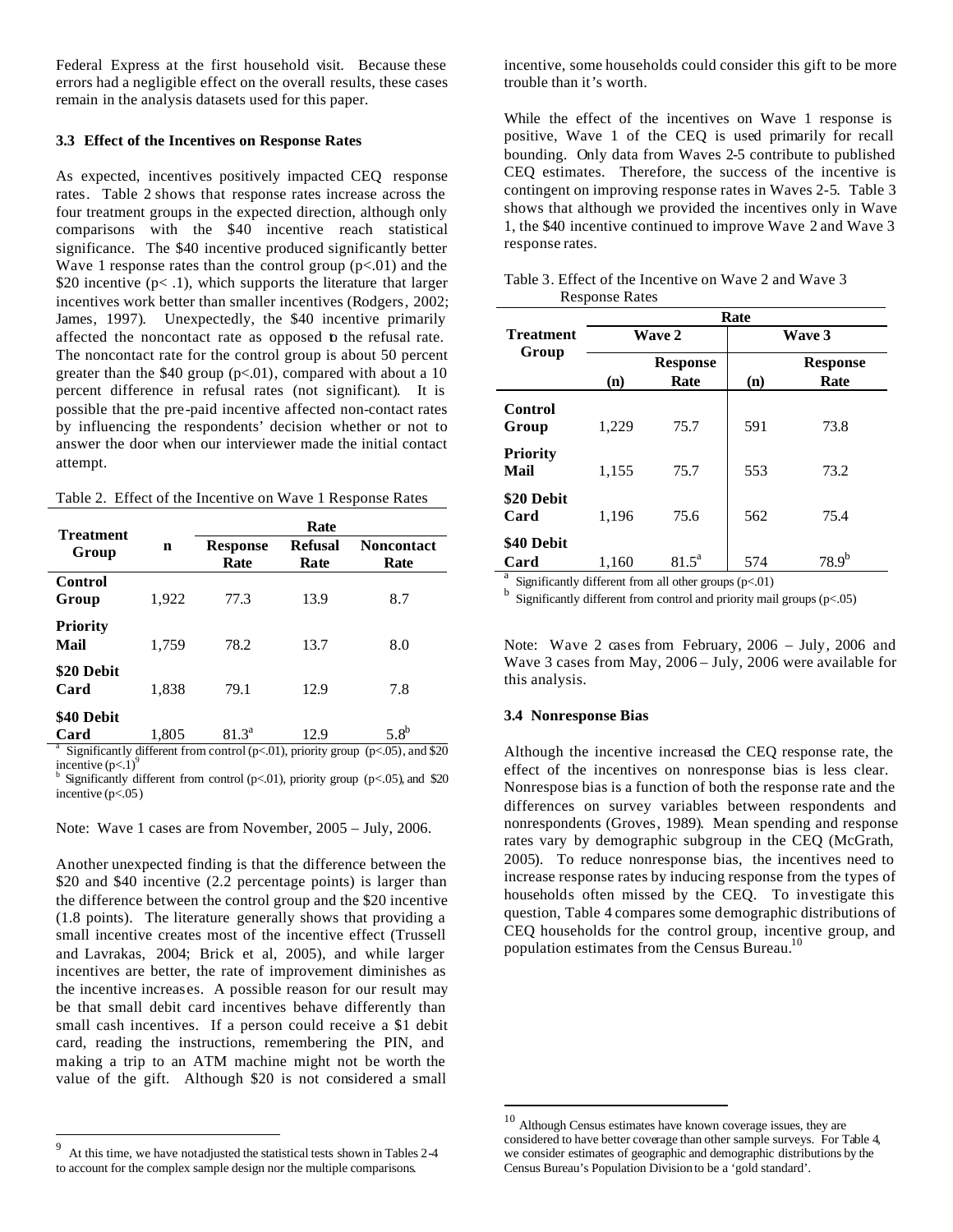| Table 4. Effect of the Incentive on Wave 1 Respondent |  |  |  |
|-------------------------------------------------------|--|--|--|
| Sample Composition                                    |  |  |  |

| Geographic /<br>N <sub>0</sub> |                         | $\sim$ $\sim$ $\sim$ $\sim$ $\sim$ $\sim$ $\sim$ $\sim$<br>Incentive <sup>12</sup> | $T$ Test <sup>13</sup> | <b>Census</b>           |
|--------------------------------|-------------------------|------------------------------------------------------------------------------------|------------------------|-------------------------|
| Demographic                    | Incentive <sup>11</sup> | (percent)                                                                          | (p)                    | Estimates <sup>14</sup> |
| Groups                         | (percent)               |                                                                                    |                        | (percent)               |
| Gender (male)                  | 48.0                    | 47.9                                                                               | $p = .94$              | 49.3                    |
| Race <sup>15</sup>             |                         |                                                                                    |                        |                         |
| White alone                    | 79.2                    | 77.1                                                                               | p<.05                  | 80.2                    |
| <b>Black</b>                   | 11.1                    | 13.1                                                                               | p<.05                  | 13.4                    |
| Asian                          | 4.3                     | 3.9                                                                                | $p = 0.45$             | 4.9                     |
| Other races                    | 5.4                     | 5.8                                                                                | $p = .51$              | 1.5                     |
| Hispanic                       | 14.6                    | 14.9                                                                               | $p=.75$                | 14.4                    |
| Age                            |                         |                                                                                    |                        |                         |
| $0-19$                         | 29.5                    | 29.3                                                                               | $p=.88$                | 27.6                    |
| $20 - 34$                      | 18.6                    | 19.2                                                                               | $p=.56$                | 20.6                    |
| $35 - 49$                      | 22.4                    | 21.0                                                                               | $p = 0.20$             | 22.4                    |
| $50 - 64$                      | 17.7                    | 18.2                                                                               | $p = .72$              | 17.0                    |
| 65 Plus                        | 11.8                    | 12.3                                                                               | $p=.56$                | 12.4                    |
| Household                      |                         |                                                                                    |                        |                         |
| Size <sup>16</sup>             |                         |                                                                                    |                        |                         |
| $\mathbf{1}$                   | 24.9                    | 26.7                                                                               | $p = .13$              | 26.8                    |
|                                | 33.1                    | 33.9                                                                               | $p = .54$              | 32.7                    |
| $\frac{2}{3}$                  | 17.3                    | 15.2                                                                               | p<.05                  | 15.9                    |
| $\overline{4}$                 | 15.0                    | 13.6                                                                               | $p = 14$               | 14.5                    |
| $5+$                           | 9.8                     | 10.7                                                                               | p<.28                  | 10.1                    |

Notes: Counts of people are weighted by baseweights. Percentages shown in this table may not add to 100 percent due to rounding.

As Table 4 shows, the incentives only slightly change the demographic makeup of the CEQ respondents. The incentives appear to bring more blacks into the respondent sample (p<.05). Table 4 shows that because blacks are underrepresented in the CEQ, the incentive is ma king the respondent sample look more like the population that the original sample represents for this characteristic, which will tend to decrease nonresponse bias. Examining the comparisons in Table 4, the sample composition of the incentive group more closely matches the target population (census estimates) in two of the three comparisons that reach statistical significance  $(p<0.05)$ . Table 4 shows mixed results for the effects of the incentives on nonresponse bias, although the increase in black and single person households is

 $\overline{a}$ 

considered important because household surveys frequently under-represent urban households containing these groups.

## **3.5 Debit Cards**

### 3.5.1 Debit Card Assessment Questions

1) Did anyone living at this address receive the debit card?

Because we thought priority mail would increase the percentage of respondents that read the CEQ advance letter, we were surprised by responses to this question. Of the 2,875 respondents that answered, 36 percent indicated that they never received a debit card (answered 'No'). Reasons for this could be that we mailed the card to an incorrect address, a household member mistakenly (or intentionally) threw the debit card away (e.g., thought it was junk mail), or another household member received and kept the card and the respondent was unaware of the card's existence. We can determine from the debit card tracking system that 21 percent of households claiming to have never received the debit card cashed the original debit card that we sent, but we do not have information regarding who cashed the card.

It is impossible to determine from the assessment questions why such a high proportion of households reported not receiving their debit cards. As we discussed earlier, pre-paid incentives are the literature-recommended method for distributing cash incentives, but does this apply to debit cards?

Prior versions of the CEQ asked respondents whether or not they received our advance letter, and about  $\delta$  percent of Wave 1 respondents answered 'Yes'. We would have expected a larger number of respondents to recall receiving a debit card than recall a traditional advance letter. Did the advance letter sent by priority mail fare worse than our usual advance letter? Respondents may casually say 'yes' they recall seeing an advance letter, even when maybe they don't recall, but when they realize they may have missed a gift they might make sure to answer that they haven't received a debit card. Either way, our incentive cannot induce the desired effect if the respondent does not receive the gift.

When households said they didn't receive the debit card, the interviewer read the following,

*"I'm sorry that you did not receive the debit card. My regional office will send you another card as soon as possible. If you also receive the original card we sent, please destroy it."*

The RO then mailed an additional card by Federal Express to households indicating that they did not receive the debit card. However, this protocol changes an important design element of the study, because the incentive effectively becomes a promis ed incentive. It is impossible to compare response rates between households that receive pre-paid versus promised incentives because no experimental treatment was used in our data. We did learn that 98 percent of the households that were offered the promised incentive as a result of their response to question 1 completed the CEQ interview, but these households are not a random sample of households. By answering the incentive assessment questions, these households have effectively begun the interview, and are thus cooperative

 $11$  The no incentive group includes the control groups where advance letters were delivered by  $1<sup>st</sup>$  class or priority mail.

<sup>&</sup>lt;sup>12</sup> The incentive group includes the \$20 and \$40 incentive groups.

<sup>&</sup>lt;sup>13</sup> These T Test s compare the no incentive group (collapsing the control and

priority mail \$0 groups) with the collapsed incentive groups.<br><sup>14</sup> The July, 2005 Census estimates of Population and Housing come from the Census Bureau web page (www.census.gov). Source is Population Division, Release Date: May, 2006. (Tables NC-EST2005-0\*)

 $^{15}$  For this table, respondents are classified as 'Black' if they checked 'Black or African American' alone or in combination with other races. (We treated Asian the same way.) This is consistent with the Census classification. 'Other races' includes people that select 'Other race' (72 percent of these people), 'Native American', 'Pacific Islander', or 'Don't Know' when answering the CEQ race question.

 $16$  Census Estimates come from Table 2-9 (pp 68). Household Composition – Occupied Units. American Housing Survey for the United States: 2005.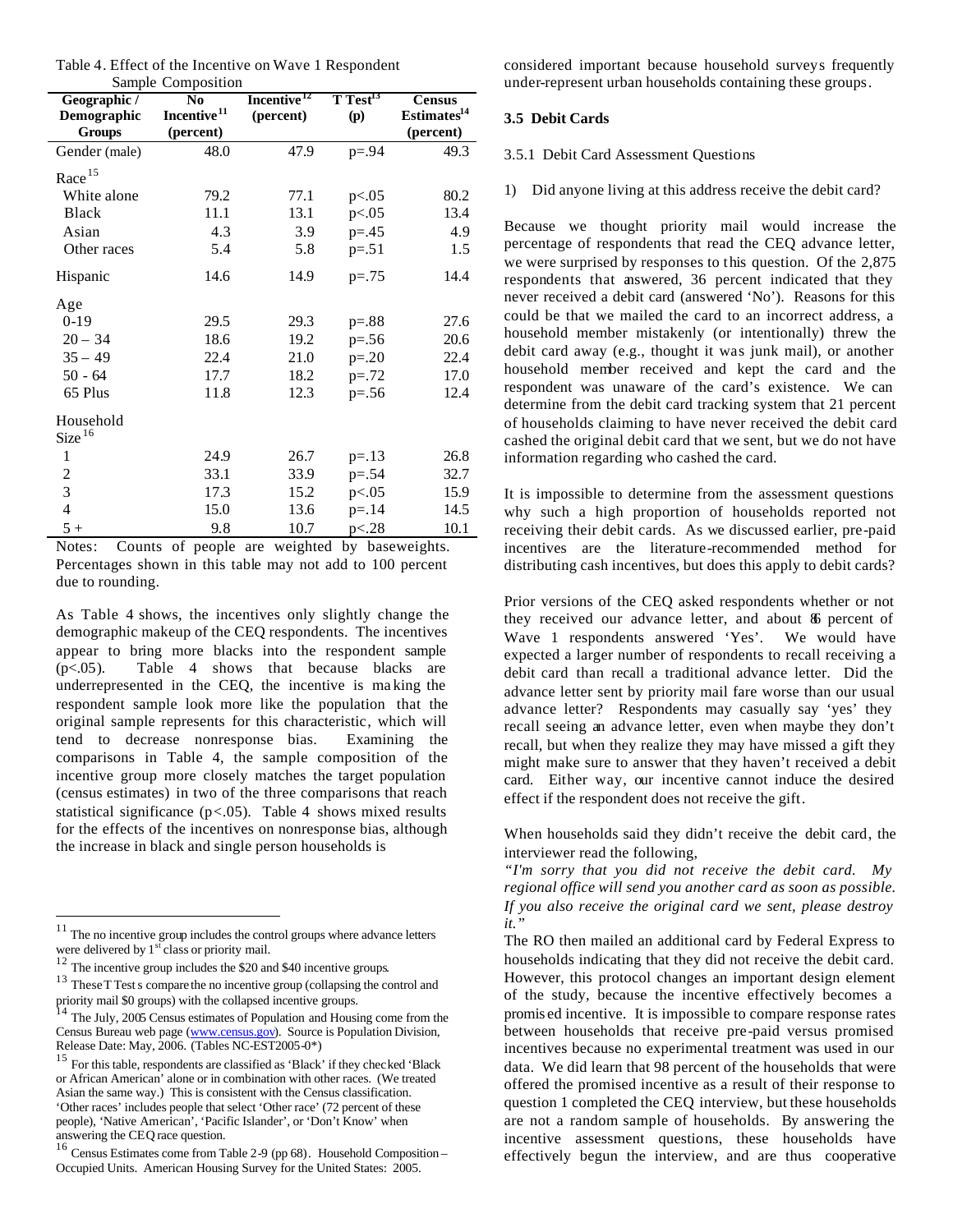households. The uncooperative households, such as households that prove impossible to contact or immediately refuse, never receive the assessment questions, and also never received a debit card by the promised distribution method. An interesting, but unanswered, question is whether response rates would be still higher if we could get the pre-paid incentives to a higher proportion of households.

2) The debit card was a gift for you to use. Has anyone tried to use the debit card?

About 30 percent of debit card recipients reported attempting to cash the debit card prior to the arrival of the Census interviewer. Data from these households provided early feedback into whether respondents had problems with the debit cards, and the results vary by population subgroup. Households where the reference person was aged 35 or younger were twice as likely to report trying to use the card prior to the Wave 1 interview as households with reference persons 56 or older. Also, Black and Hispanic households were 50 percent more likely than White households to use the debit card prior to the interview.

3) Is there any reason you haven't tried to use the debit card?

To speed the interviewing process, we provided interviewers with 9 closed-end answer choices  $17$  to this question (plus 'Don't Know' or 'Other, specify').

Table 5 shows that almost half of the households (49 percent) had not had a chance to use the debit cards for time-related reasons. After time -related reasons, the next most commonly selected reason (11 percent) was 'Other, specify'. We coded these write-in reasons, most of which could have been placed into the closed ended response alternatives (e.g., time related reasons were also the most common write-in, and should have fallen into row 1 of Table 5). Of the approximately 150 writein answers, we coded 38 as related to the respondent thinking the debit cards were illegitimate and another 10 related to the respondent throwing the card away as junk mail. Another common reason respondents didn't cash the debit cards is that they were waiting to talk with the interviewer (9 percent), perhaps to gain additional information to determine the legitimacy of the gift, or to determine whether the gift obligates the respondent to complete the survey.

Some of these same issues could have arisen with true cash incentives, while others likely would not. For instance, recipients of a true cash incentive may still be concerned about spending the cash prior to the interview, and wait until they can discuss the gift with the interviewer to make sure 'no strings are attached'. However, it seems likely that no respondents would wonder how to use the cash and almost no

 $\overline{a}$ 

households would lose the cash. Most of these skeptical debit card recipients ended up responding to Wave 1 of the CEQ, so it remains unclear whether the debit card incentives impact CEQ response differently than true cash incentives would have.

| Table 5. Reasons why Respondents Didn't Use the Debit |
|-------------------------------------------------------|
| Card Prior to Interview ( $n = 1,262$ )               |

| <b>Reason Debit Card not Used</b>            | Percent |
|----------------------------------------------|---------|
| Haven't had time                             | 49      |
| Not clear how to use the debit card          | 10      |
| Commitment to doing the survey               | 5       |
| Didn't know card could already be used       | 5       |
| Wanted to talk with interviewer about survey | 9       |
| Lost or threw away debit card                | 5       |
| Other, specify                               | 11      |

4) Were there any problems using the debit card?

Only 32 respondents  $(< 1$  percent) reported having trouble cashing the debit cards.

5) What problems did you have using the debit card?

Most of these 32 respondents reported problems with the ATM machines or the debit card PIN.

# 3.5.2 Debit Card Cash Rates

As discussed in Section 2.2, we were concerned that cash is a more effective incentive than any cash substitute, such as a debit card. The Census Bureau tracks whether the CEQ debit cards were cashed, allowing comparison with other surveys. Beckler and Ott (2006) reported that 39 percent of farmers cashed their \$20 debit cards, and Mitchell (2003) reported a 36 percent debit card cash rate. Table 6 shows the cash rates for the CEQ incentives by incentive amount, by whether the household responded to the survey, and by selected demographic characteristics for respondent households.

Table 6. Percentage of CEQ Households that Cash the Debit Cards (by selected characteristics)

| <b>All Households</b> |                                                    | <b>Respondents Only</b> |                                                    |  |
|-----------------------|----------------------------------------------------|-------------------------|----------------------------------------------------|--|
| <b>Characteristic</b> | <b>Debit Card</b><br><b>Cash Rate</b><br>(percent) | <b>Characteristic</b>   | <b>Debit Card</b><br><b>Cash Rate</b><br>(percent) |  |
| OVERALL               | 63                                                 | Black                   | 79                                                 |  |
| Respondent            | 75                                                 | White                   | 75                                                 |  |
| Nonrespondent         | 16                                                 | Asian                   | 66                                                 |  |
| \$20                  | 59                                                 | Hispanic                | 66                                                 |  |
| \$40                  | 68                                                 | Not Hispanic            | 76                                                 |  |
|                       |                                                    | Aged 66 or Older        | 69                                                 |  |
|                       |                                                    | All Other Ages          | 76                                                 |  |

 $17$  Closed-end response options included 1) Haven't had time, 2) Not clear how to use the debit card, 3) Not clear where to use the debit card 4) Thought using the debit card was a commitment to doing the survey, 5) Debit card is a waste of Government money, 6. Didn't know card could already be used, 7) Another person has the card, 8) Wanted to talk to interviewer about the survey first, 9) Lost, misplaced, or threw away debit card, 10) Other – specify, and 11) Don't Know. We removed response choices that were rarely selected from Table 5.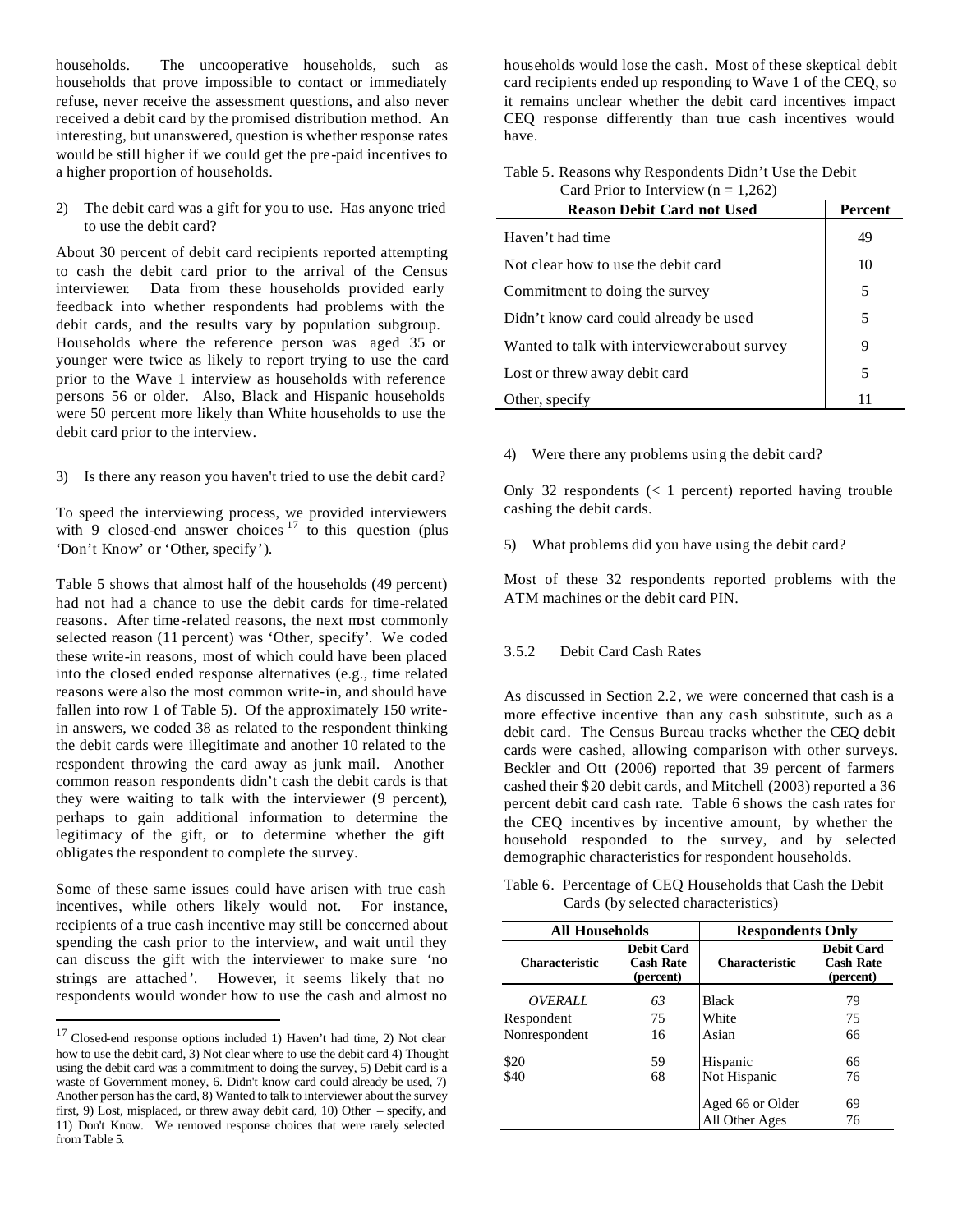As Table 6 shows, about 63 percent of eligible households<sup>18</sup> cashed the debit cards. These cash rates are higher than many surveys using POS or debit cards, most likely because the CEQ incentive program reminds the respondent about the debit card and provides a replacement card when necessary. This protocol increases costs through higher cash rates but should maximize the effect of the incentive on response.

Table 6 also shows that very few nonrespondent households cash the cards. Although this saves the survey organization money (funds are recoverable), it is unclear whether this is a positive outcome. One scenario is that these households weren't going to respond to the survey anyway, they don't cash the cards because it doesn't seem right, and therefore BLS saves money from their low cash rate without adversely affecting response rates (a win/win scenario). A competing scenario is that a subset of these households could have been survey respondents if the incentives (debit cards) had the intended effect. Perhaps some of these households questioned the cards legitimacy, or they didn't understand how to use the cards. In this scenario, the debit cards were not cashed and they did not have the intended effect on response. It is impossible to say from our experiment which of these scenarios more closely represents the truth.

Recipients of \$40 debit cards cashed their incentives at much higher rates than the \$20 group ( $p < .01$ ). This may support the argument that the debit card is a cash substitute that requires effort by the respondent to convert to cash. As the dollar value increases, it becomes more worthwhile for respondents to ma ke this effort. This finding may indicate that \$20 and \$40 debit card incentives may not work similarly to their cash equivalents.

The 'Respondents Only' column of Table 6 shows that 79 percent of Black households cashed the debit card, compared with 75 percent for White households and 66 percent for Asian households. Hispanic households cashed the card at a 66 percent rate, lower than non-Hispanic households at 76 percent. Recall from Section 3.5.1 that more Hispanics than Non-Hispanics had attempted to use the debit card prior to the Wave 1 interview. Combining these two measures, it appears that Hispanic households either cash the debit cards quickly or do not cash them at all. One possibility that may explain this is a language problem. Although interviewers distribute Spanish advance letters when encountering language problems, the original (mailed) advance letter and debit card instructions are currently only printed in English, which may have reduced the utility of the debit card for Hispanic households that only speak Spanish.

Prior to the experiment, we also hypothesized that older CEQ respondents could have trouble with a relatively new technology like debit cards. Table 6 shows that households where the reference person was aged 66 or older cash the debit card at lower rates (69 percent) than households in other age groups (76 percent). Also, these older households reported

 $\overline{a}$ 

more than double the rates of "Not clear how to use the debit card" and triple the rates of "lost card' when responding to debit card assessment question 3.

## **4. Contact History Data**

Prior to the experiment, we hypothesized that the incentives might influence respondents to cooperate with the survey more quickly, thus reducing the number of contacts required to complete a case. If true, this would lead to a reduction in field costs that could partially offset the cost of the incentives. Table 7 shows the average number of contacts per case recorded via the Census Bureau's Contact History Instrument (CHI). Although the \$40 group is statistically different from the other groups, we didn't expect cases assigned the \$20 incentive to require more contacts than the control group. Given this, the effect of the incentives on CEQ field costs seems inconclusive.

Table 7. Average Numb er of Personal Visit Contacts per CEQ Case (Wave 1)

|                    | <b>Control</b> | <b>Priority</b><br>Mail | \$20 | \$40 |
|--------------------|----------------|-------------------------|------|------|
| Number of Contacts | 3.17           | 3.33                    | 3.29 | 3.06 |

CEQ interviewers' record detailed data about each attempted contact with CEQ Households. Interviewers report whether the respondent showed any concerns related to the survey (e.g., Too Busy, Privacy Concerns, etc.). We hypothesized that due to the goodwill of the incentive, interviewers would receive fewer reports of concerns from incentive households. However, the data do not support our expectation. Although the incentive had a positive impact on response rates, it does not appear that the incentive lessened respondent concerns regarding the survey (data not shown).

### **5. Discussion**

Incentives significantly improved Wave 1 CEQ response rates. Average Wave 1 response rates were 81.3 percent for the \$40 incentive, compared with 79.1 percent for the \$20 incentive, 78.2 percent for \$0 by priority mail, and 77.3 percent for the control group. Results for all incentive treatment groups were in the expected directions. For the \$40 incentive, preliminary results look encouraging that the response rate gains will continue for several waves of the survey.

Few respondents had difficulty using the debit cards; however, about 1/3 of all debit card recipients reported not receiving the card. It is unclear why this occurred, but some data captured during the debit card assessment questions lends support to the theory that many respondents did not perceive the debit card as a legitimate, unconditional gift.

<sup>&</sup>lt;sup>18</sup> The data in Table 6 exclude vacant and demolished housing units (Type B and C in Census Bureau terms). If we include these types of households, the debit card cash rate is slightly over 50 percent. Also, because respondents have six months to cash the debit cards, the debit card cash rates shown in Table 6 are not final, but will be very similar to final rates.